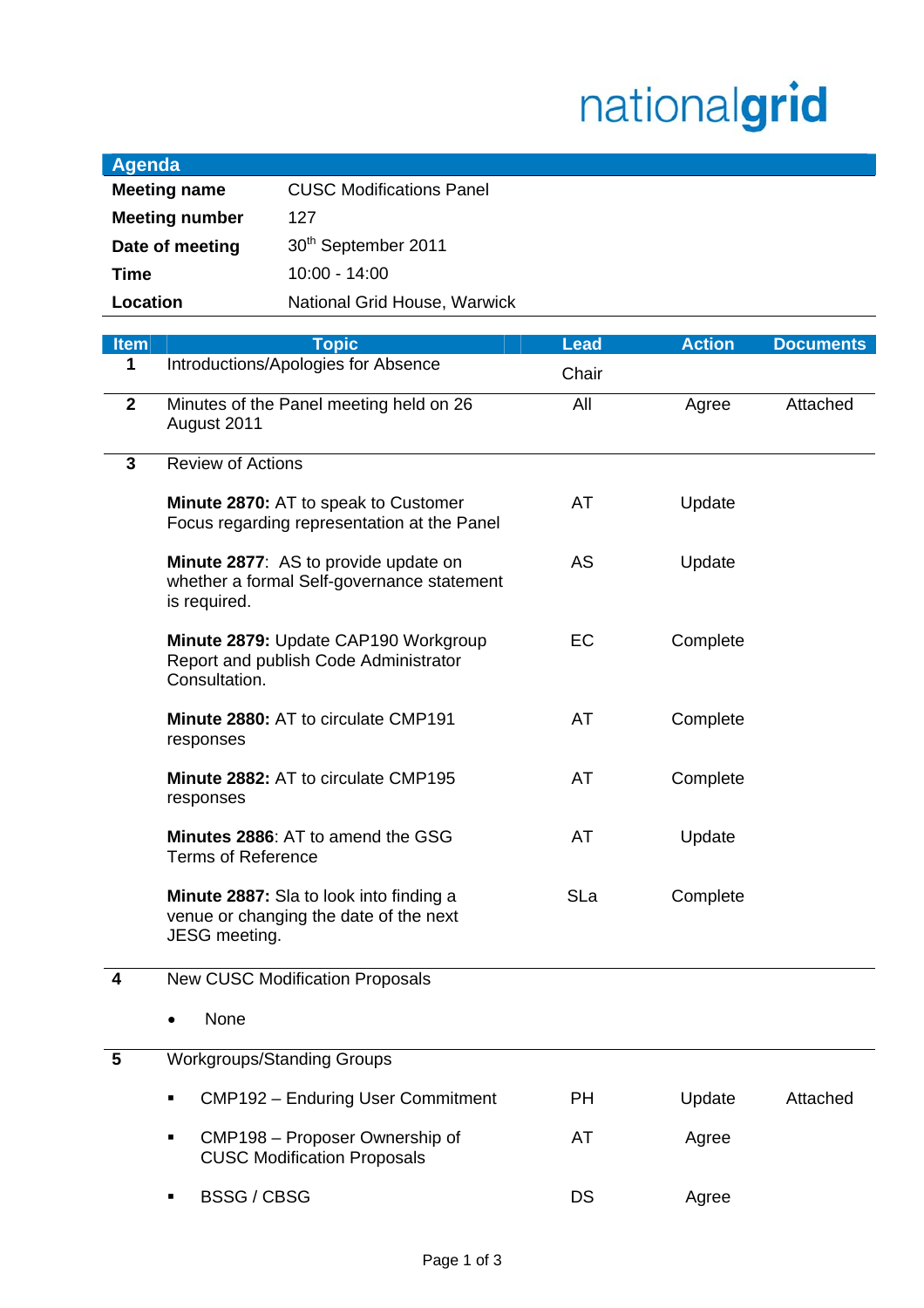| <b>Item</b>             | <b>Topic</b>                                                                                                                                                                     | <b>Lead</b> | <b>Action</b> | <b>Documents</b> |
|-------------------------|----------------------------------------------------------------------------------------------------------------------------------------------------------------------------------|-------------|---------------|------------------|
|                         | Agree BSSG Terms of Reference                                                                                                                                                    |             |               | Attached         |
|                         | <b>Frequency Response Working Group</b>                                                                                                                                          | <b>DS</b>   | Update        |                  |
|                         | <b>Governance Standing Group</b><br>Agree GSG Terms of Reference                                                                                                                 | GG          | Agree         | Attached         |
|                         | Joint European Standing Group<br>٠                                                                                                                                               | DS          | Update        |                  |
| $6\phantom{1}6$         | The Commercial Arrangements for the<br><b>Obligatory Reactive Power Service from</b><br>offshore Generators                                                                      | <b>NR</b>   | Agree         | Attached         |
| $\overline{\mathbf{7}}$ | European Code Development                                                                                                                                                        | AS          | Update        |                  |
| 8                       | <b>CUSC Modifications Panel Vote</b>                                                                                                                                             |             |               |                  |
|                         | <b>CMP191 - NETSO Consultation in</b><br>$\bullet$<br>relation to any potential changes to the<br>CUSC which takes place in forums<br>other than the CUSC Modifications<br>Panel | AT          | Vote          | Attached         |
|                         | <b>CMP195 Code Governance Review</b><br>$\bullet$<br><b>Post Implementation Clarifications</b>                                                                                   | AT          | Vote          | Attached         |
| 9                       | Authority Decisions as at 22 September<br>2011                                                                                                                                   | Ofgem       |               |                  |
|                         | None                                                                                                                                                                             |             |               |                  |
| 10                      | <b>CUSC Key Performance Indicators - August</b><br>2011                                                                                                                          | AT          | Update        | Attached         |
| 11                      | Update on Industry Codes/General Industry<br>Updates relevant to the CUSC                                                                                                        | All         | Update        |                  |
|                         | Managing Intermittent and Inflexible<br>٠<br>Generation in the Balancing Mechanism<br>Consultation                                                                               | <b>DS</b>   | Update        | Attached         |
|                         | Impact of draft Statutory Instrument: The<br>Electricity and Gas (Internal Markets)<br>Regulations 2011                                                                          | AT          | Update        | Attached         |
| 12                      | <b>AOB</b>                                                                                                                                                                       | All         |               |                  |
|                         | CUSC Panel meeting dates 2012                                                                                                                                                    | EC          | Agree         | Attached         |
|                         | Appointment of Independent CUSC<br>Panel Chairman                                                                                                                                | AT          | Update        |                  |
| 13                      | Next Meeting - 28 October 2011, National<br><b>Grid Offices in Warwick</b>                                                                                                       |             |               |                  |